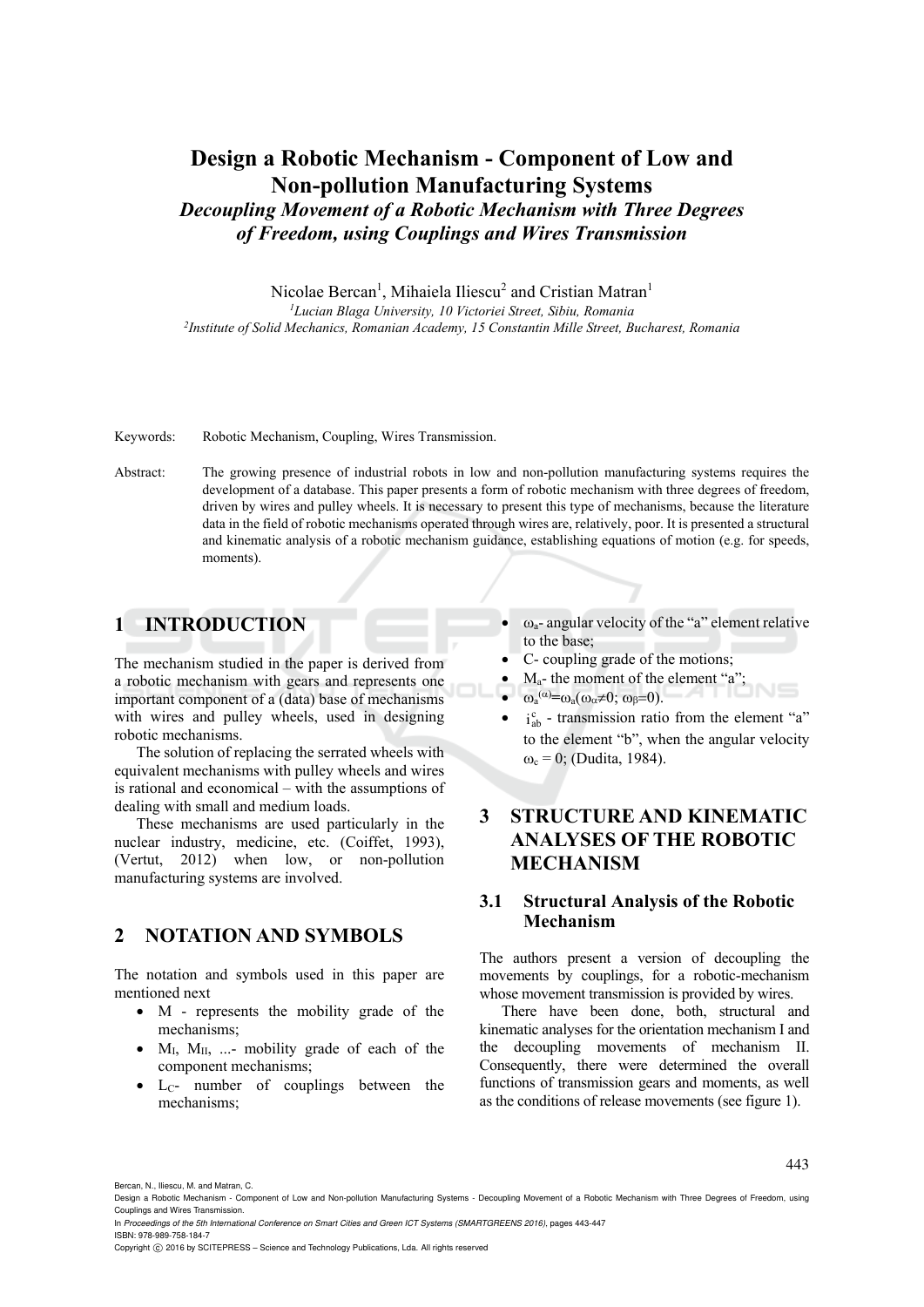In terms of kinematic and structural analysis, the proper guidance of mechanism, driven by wires through single or double pulley wheels, it has been extensively analysed by the analytical method (Bercan, 2004).

The robotic-mechanism of orientation I, is formed by combining the cinematic chain bi-mobile open  $A =$ (0 - H1 - H2) with three mono-mobile mechanisms with wires B =  $(1 - 3 - H2)$ , C =  $(2 - 8 - H2)$  and D =

 $(4 - 5 = 6 - 7 - H1)$ . The mobility grade of the orientation mechanism is given by relation (1):

$$
M_I = M_A + ... + M_D - L_C = 2 + 1 + 1 + 1 - 2 = 3 \quad (1)
$$

Where  $L<sub>C</sub> = 2$  represents the component between the composing mechanisms (3=4) and (8=7).

The innovative orientation mechanism I, has  $L_1$  = 6 external connections, three inputs (0-2-H<sub>2</sub>) and three outputs  $(\alpha, \beta, \gamma)$ .



Figure 1: The robotic mechanism acted by wires.

Because the mechanism is three-mobile, it results that  $M_1 = 3$ , as there are independent motions ( $\omega_{\alpha}$ ,  $\omega_{\beta}$ ,  $\omega_{\gamma}$ ) and  $L_1 - M_1 = 6 - 3 = 3$ , as there are dependent motions  $(\omega_1, \omega_2, \omega_{H2})$ .

The mechanism has  $L_I - M_I = 3$  independent exterior moments  $(M_1, M_2, M_{H2})$  and  $M_1 = 3$ 

dependent exterior moments  $(M_{\alpha}, M_{\beta}, M_{\gamma})$ 

The coupling grade of the proposed orientation mechanism is:

$$
C = C_{\alpha} + C_{\beta} + C_{\gamma} = (3-1) + (2-1) + (2-1) = 4
$$
 (2)

This means that the  $\alpha$  - motion is coupled with the motions  $\beta$  and  $\gamma$ , the  $\beta$  motion is coupled with the motion  $\gamma$ , and the  $\gamma$  motion is coupled to the  $\beta$  motion.

#### **3.2 Kinematical Analysis of the Robotic Mechanism**

In order to establish the transmission functions for speeds and moments, the authors apply the principle of superposition of the effects, so that functions (3) are obtained:

$$
\begin{cases}\n\omega_1 = \omega_\alpha - \frac{R_3}{R_1} \omega_\beta - \frac{R_3 R_5}{R_1 R_4} \omega_\gamma \\
\omega_2 = \omega_\alpha + \frac{R_8}{R_2} \omega_\beta - \frac{R_6 R_8}{R_2 R_7} \omega_\gamma \\
\omega_{H_2} = \omega_\alpha\n\end{cases} (3)
$$

Written in matrix form, they turn into next functions, given by (4):

$$
\begin{bmatrix}\n\omega_1 \\
\omega_2 \\
\omega_{H_2}\n\end{bmatrix} =\n\begin{bmatrix}\n1 & -\frac{R_3}{R_1} & -\frac{R_3 R_5}{R_1 R_4} \\
1 & \frac{R_8}{R_2} & -\frac{R_6 R_8}{R_2 R_7} \\
1 & 0 & 0\n\end{bmatrix}\n\begin{bmatrix}\n\omega_a \\
\omega_\beta \\
\omega_\gamma\n\end{bmatrix} = A \cdot \begin{bmatrix}\n\omega_a \\
\omega_\beta \\
\omega_\gamma\n\end{bmatrix},
$$
\n(4)\n\nwhere\n
$$
A =\n\begin{bmatrix}\n1 & -\frac{R_3}{R_1} & -\frac{R_3 R_5}{R_1 R_4} \\
1 & \frac{R_8}{R_2} & -\frac{R_6 R_8}{R_2 R_7} \\
1 & 0 & 0\n\end{bmatrix}
$$

With the assumptions of neglecting the abrasion and the inertia forces, the transmission function of the moments can be determined using the principle of the virtual mechanical power, as presented by equation (5):

$$
\begin{bmatrix} M_{\alpha} \\ M_{\beta} \\ M_{\gamma} \end{bmatrix} = -A^{T} \begin{bmatrix} M_{1} \\ M_{2} \\ M_{H_{2}} \end{bmatrix}
$$
 (5)

A particular case, with practical application, is that when the radii of the wheels are equal. So, the equations (4) and (5) turn into equation (6):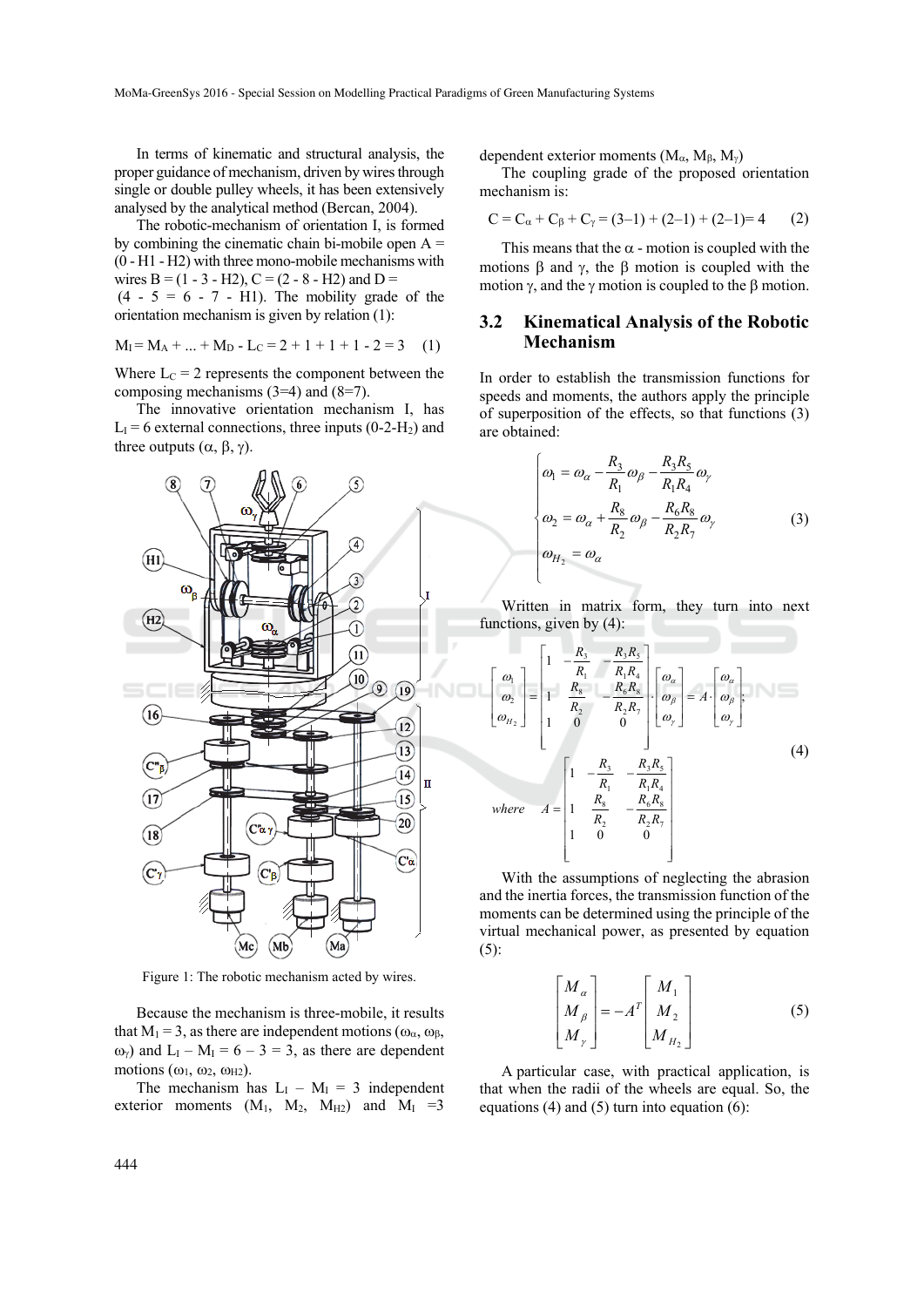Design a Robotic Mechanism - Component of Low and Non-pollution Manufacturing Systems - Decoupling Movement of a Robotic Mechanism with Three Degrees of Freedom, using Couplings and Wires Transmission

$$
\begin{bmatrix}\n\omega_1 \\
\omega_2 \\
\omega_{H_2}\n\end{bmatrix} = A_1 \begin{bmatrix}\n\omega_a \\
\omega_\beta \\
\omega_\gamma\n\end{bmatrix}; \quad\n\begin{bmatrix}\nM_a \\
M_b \\
M_c\n\end{bmatrix} = -A_1^T \begin{bmatrix}\nM_1 \\
M_2 \\
M_{H_2}\n\end{bmatrix};
$$
\nwhere\n
$$
A_1 = \begin{bmatrix}\n1 & -1 & -1 \\
1 & 1 & -1 \\
1 & 0 & 0\n\end{bmatrix}
$$
\n(6)

For the decoupling study, it is most convenient when the transmission functions of the velocity are expressed by relationship (7):

$$
\begin{bmatrix} \omega_{\alpha} \\ \omega_{\beta} \\ \omega_{\gamma} \end{bmatrix} = A_1^{-1} \begin{bmatrix} \omega_1 \\ \omega_2 \\ \omega_{H_2} \end{bmatrix} = \begin{bmatrix} 0 & 0 & 1 \\ -\frac{1}{2} & \frac{1}{2} & 0 \\ -\frac{1}{2} & -\frac{1}{2} & 1 \end{bmatrix} \begin{bmatrix} \omega_1 \\ \omega_2 \\ \omega_{H_2} \end{bmatrix}
$$
 (7)

Kinematics and structural analysis will be done in particular for the decoupling mechanism II, when for the simplified calculation is being used general analytical method.

The decoupling mechanism II is a tri-mobile mechanism composed from six mono-mobile mechanisms acted by wires  $E=(11 19)$ ,  $F=(10 16)$ , G=(9 12), H=(13 17), I=(14 18) and J=(15 20) together with five couplings,  $(C<sub>a</sub>, C<sub>β</sub>, C<sub>γ</sub>, C<sub>αγ</sub>$  and  $C^{\prime\prime}{}_{\beta}$ ). The mechanism is driven by three stepping motors (Ma, Mb, Mc), (Bercan, 1995), (Bercan, 1999), (Stareţu, 2009).

The coupling degree of the guidance mechanism is calculated as expressed by equation (8):

$$
C = C_{\alpha} + C_{\beta} + C_{\gamma} = (3 - 1) + (2 - 1) + (2 - 1) = 4
$$
 (8)



Figure 2: The  $\alpha$  movement conditions.

To achieve the α movement, the Ma motor in running and will be locked by the stepper motor Mb and Mc (see figure 2).Under these conditions, the couplings C'α and C"α are coupled and the others are decoupled.

To achieve the β movement, the Mb motor in running and will be locked by the stepper motor Ma and Mc (see figure 3). Under these conditions, the couplings C'β and C"β are coupled and the others are decoupled.

To achieve the  $\gamma$  movement, the Mc motor in running and will be locked by the stepper motor Ma and Mb (see figure 4). Under these conditions, the couplings C'γ and C"γ are coupled and the others are decoupled.



Figure 3: The β movement conditions.

To determine the decoupling conditions of the oriented movements, there is proceeded like in previous cases, so that there are obtained the following transmission ratios equals:



Figure 4: The  $\gamma$  movement conditions.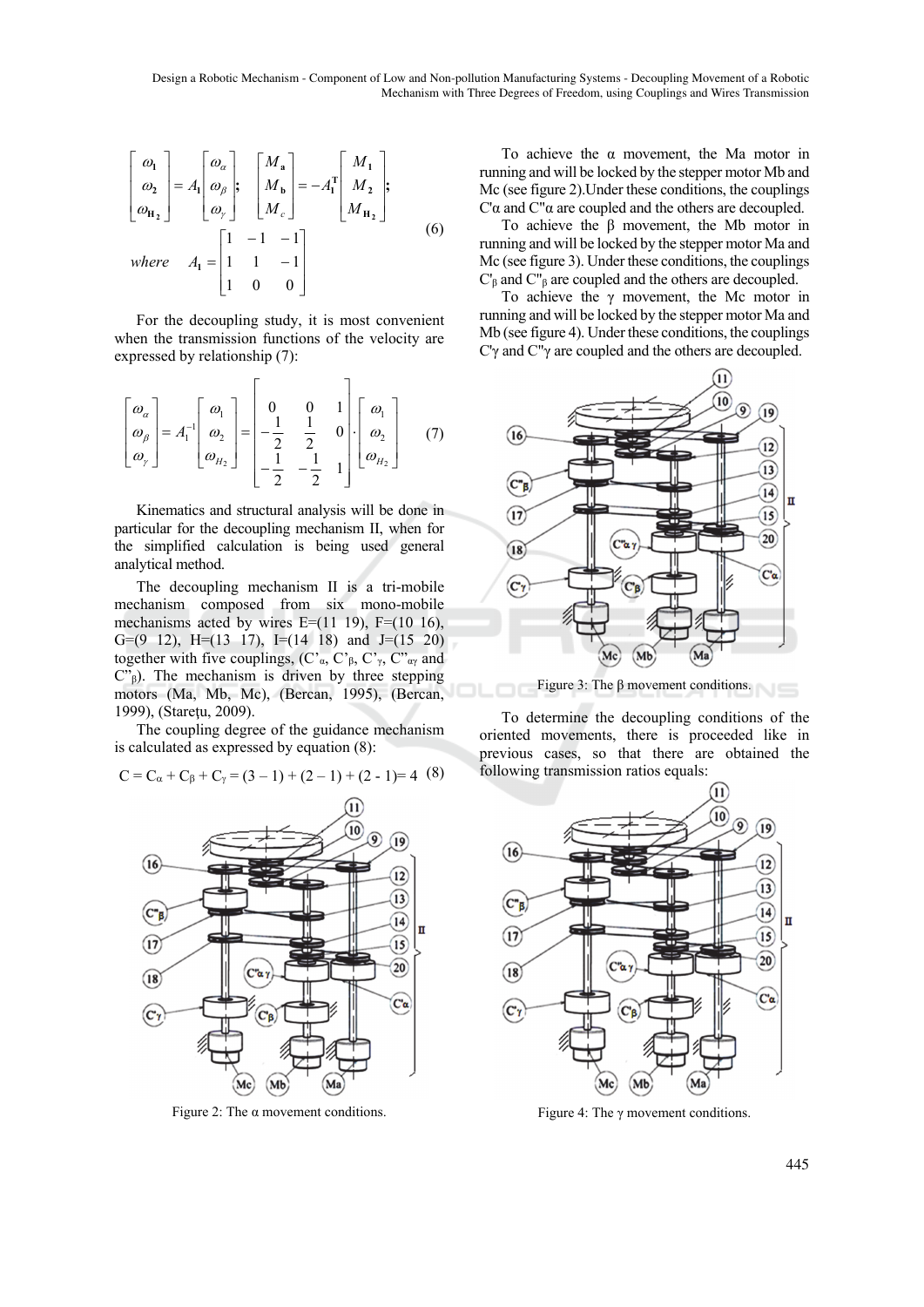MoMa-GreenSys 2016 - Special Session on Modelling Practical Paradigms of Green Manufacturing Systems

*R R*

*9 14*  $\dot{q}_{c} = i_{9-12} \cdot i_{14-18} = \frac{R_{12} R_{18}}{R_{9} R_{14}}$  (9)

(10)

 $\triangleright$  for decoupling movements γ - β:

 $i_{9-c} = i_{10-c}$ ;

*where:*

$$
i_{10-c} = i_{10-l6} = \frac{R_{16}}{R_{10}}
$$

 $i_{9-c} = i_{9-12} \cdot i_{14-18} = \frac{R_{12}R}{R_{12}}$ 

$$
\triangleright
$$
 for decoupling movements  $\beta$  -  $\gamma$ :

 $i_{9-b} = i_{9-12} = \frac{R_{12}}{R_{12}}$ 

 $i_{9-b} = -i_{10-b}$ ;

*where :*

$$
\vdots
$$
  
\n
$$
i_{10-b} = i_{10-16} \cdot i_{17-13} = -\frac{R_{16} R_{13}}{R_{10} R_{17}}
$$

 $\triangleright$  for decoupling movements  $\alpha - (\beta \text{ and } \gamma)$  (see equation 11)

From relations (9), (10) and (11) we obtain the conditions for decoupling, given by equation (12).

$$
i_{11-a} = i_{10-a} = i_{9-a};
$$
\n
$$
i_{9-a} = i_{9-12} \cdot i_{15-22} = \frac{R_{12} R_{20}}{R_9 R_{15}};
$$
\nwhere:  
\n
$$
i_{10-a} = i_{10-16} \cdot i_{18-14} \cdot i_{15-30} = \frac{R_{16} R_{14} R_{20}}{R_{10} R_{18} R_{15}};
$$
\n
$$
i_{11-a} = i_{11-19} = \frac{R_{19}}{R_{11}}
$$
\n
$$
\frac{R_{16}}{R_{10}} = \frac{R_{12} R_{18}}{R_9 R_{14}}
$$
\n
$$
\frac{R_{12}}{R_9} = \frac{R_{16} R_{13}}{R_{10} R_{17}}
$$
\n
$$
\frac{R_{19}}{R_{11}} = \frac{R_{16} R_{14} R_{20}}{R_{10} R_{18} R_{15}}
$$
\n(12)

These relationships are fulfilled in the particular case of equal radii:  $R_9 = ... = R_{20}$ .

For the robotic mechanism with decoupled movements (see figure 1), we obtain the functions of velocity transmission, as follows:

#### **1<sup>0</sup>** for  $\omega_0 = 0$  and  $\omega_2 = 0 \implies \omega_0 = 0$  and  $\omega_0 = 0$

$$
\omega_{\alpha} = \omega_{a} \cdot i_{\alpha-a}; \text{ where : } i_{\alpha-a} = i_{11-19} = \frac{R_{19}}{R_{11}}
$$
  

$$
\Rightarrow \omega_{\alpha} = \omega_{a} \cdot \frac{R_{19}}{R_{11}}
$$
 (13)

**20** for  $\omega_{\alpha}$ =0 and  $\omega_{\gamma}$  => $\omega_{\alpha}$ =0 and  $\omega_{\alpha}$ =0  $\omega_{\beta} = \omega_{b} \cdot i_{\beta-b}$ ;

where: 
$$
i_{\beta-b} = i_{8-2} \cdot i_{10-16} \cdot i_{17-13} = -\frac{R_2 R_{16} R_{13}}{R_8 R_{10} R_{17}}
$$
 (14)  
\n
$$
\Rightarrow \omega_{\beta} = -\omega_b \cdot \frac{R_2 R_{13} R_{16}}{R_8 R_{10} R_{17}}
$$

**30** for  $\omega_a=0$  and  $\omega_b=0 \Rightarrow \omega_a=0$  and  $\omega_b=0$ 

$$
\omega_{\gamma} = \omega_{c} i_{\gamma-c}
$$
  
where :  $i_{\gamma-c} = i_{6-7} \cdot i_{8-2} \cdot i_{10-16} = -\frac{R_{7} R_{2} R_{16}}{R_{6} R_{8} R_{10}}$  (15)  

$$
\Rightarrow \omega_{\gamma} = -\omega_{c} \cdot \frac{R_{2} R_{7} R_{16}}{R_{6} R_{8} R_{10}}
$$

The velocities functions of overall transmission for the robotic mechanism with decoupled movements are expressed by the matrix form presented in equation (16):

$$
\begin{bmatrix}\n\omega_a \\
\omega_b \\
\omega_r\n\end{bmatrix} = \begin{bmatrix}\nR_{19} & 0 & 0 \\
R_{11} & & & \\
0 & -R_2R_{16}R_{13} & & \\
0 & R_8R_{10}R_{17} & & \\
0 & 0 & -R_7R_2R_{16} \\
0 & 0 & -R_7R_2R_{16} \\
0 & 0 & -R_8R_8R_{10}\n\end{bmatrix}
$$
\n(16)

In the case of equal values for radii, the relationship (16) turns into (17):

$$
\begin{bmatrix} \omega_{\alpha} \\ \omega_{\beta} \\ \omega_{\gamma} \end{bmatrix} = \begin{bmatrix} I & 0 & 0 \\ 0 & -I & 0 \\ 0 & 0 & -I \end{bmatrix} \cdot \begin{bmatrix} \omega_{a} \\ \omega_{b} \\ \omega_{c} \end{bmatrix}
$$
(17)

Under the assumptions of neglecting the abrasion and the inertia forces, the transmission function of the moments can be expressed by equation (18).

$$
\begin{bmatrix} M_a \\ M_b \\ M_c \end{bmatrix} = \begin{bmatrix} -I & 0 & 0 \\ 0 & I & 0 \\ 0 & 0 & I \end{bmatrix} \cdot \begin{bmatrix} M_a \\ M_\beta \\ M_\gamma \end{bmatrix}
$$
 (18)

### **4 CONCLUSIONS**

The mechanism studied in this paper is derived from a robotic-mechanism with gears and represents one